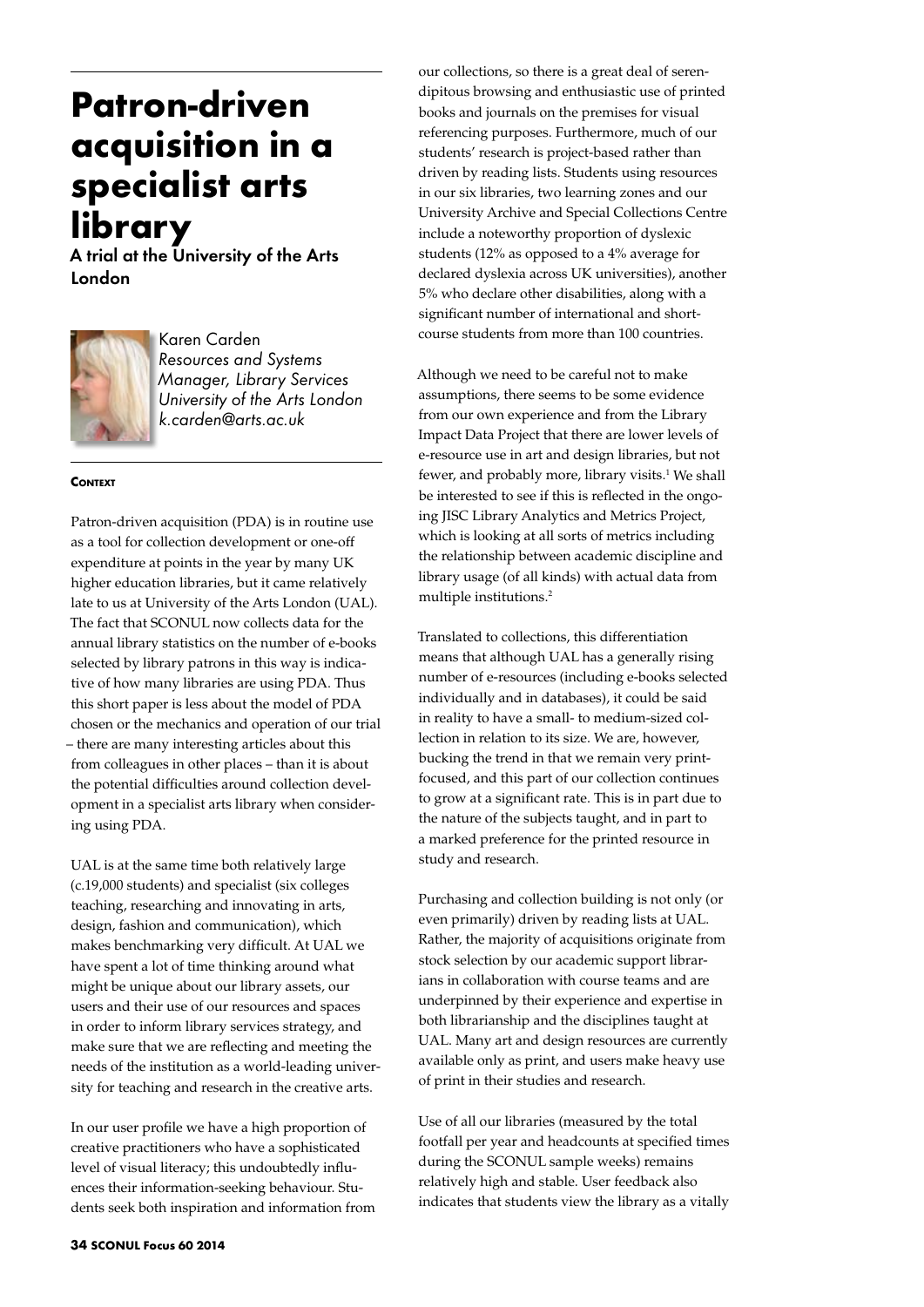important physical space that complements the role of studios and workshops in their learning experience.

## **Exploring PDA**

We first began to discuss PDA in 2012 as we sought to increase our provision of e-books, and the then Bibliographic Services Manager wrote a paper for the Senior Management Team recommending a small trial (£10,000 in value, including the VAT element) to run in the spring term of 2013. This trial was communicated to library staff at the annual staff conference that year as a series of short presentations to small groups of library staff with time for discussion. The idea was presented as offering a limited element of customer selection – alongside title-by-title librarian selection and existing packages – and as an experiment in acquiring items discovered by customers from a pre-profiled selection.

There was some anxiety over this approach from our librarians during these presentations. They were concerned that material selected by students might be unsuitable; that there wouldn't be much relevant material for them to choose from; and they were concerned about losing control over material selection and the potential for imbalance in collections. From the point of view of collection building, there was some apprehension that PDA addresses current rather than future needs – satisfying the immediate rather than the long-term needs of collections.

These anxieties were acknowledged, but were countered by the positive customer focus of PDA: it is responsive (for example it is very much quicker than inter-library loan for material not held locally); it might pick up any reading list items not seen by librarians; and it may reveal cross-disciplinary needs that we have not identified through course librarian liaison. We also discussed PDA as one way of addressing diminishing budgets for multiple-copy items and concerns about space in some of our colleges; we recognised that it is excellent for off-campus and distance-learning customers.

The trial began in March 2013, but was put on hold almost immediately due to technical difficulties with our supplier (including a surprise supplier platform upgrade, which made Adobe unusable on some of our browsers) and a local IT problem, but it was re-launched in May 2013. Although this was frustrating and time-consuming to resolve at the time, it was not a disaster as we had not promoted or publicised the activity to library users, and the PDA process was intended to be invisible to them.

After some limited profiling (using DDC and our in-house classification scheme variations and quirks) to remove some very off-topic material from the original supplier list, we launched with c.15,000 PDA items in our OPAC. For those who are interested, we offered DDC subject areas in the following proportions: 070: 2%; 300: 53%; 600: 11%; 700–770: 12%; 780–790: 22%.

#### **Outcomes**

Despite no publicity or promotion of the trial, funds were spent by the end of May (just over three weeks) and records for unpurchased titles removed from view. Purchases by subject area during the trial were in the proportions: 070: 3%; 300: 54%; 600: 12%; 700–770: 19%; 780–790: 12%. Customer selections were generally sensible and analysis of them shows that fears of a narrow focus were largely unjustified, although it remains true that some subject areas are better served than others when it comes to e-book provision.

Following on from the initial discussions, by the time of the 2013 Library Services staff conference, we were able to make an early assessment of the value of this PDA material by comparing it with librarian-selected titles for the same period; we found that the average cost and the average number of uses compare favourably. We shall look at usage again over a longer period this year to see how much these titles are being used and shall report back to staff, who now seem less anxious about this approach to collection development than they were prior to the trial.

As a result of this successful trial, we have included an element of PDA in our ongoing collections strategy, and it has been written into the Collection Development and Management Policy.3 The spend will be higher in future years, but is still only a small proportion (less than 10%) of our books spend. We think the trial has shown to our staff that PDA can be of use to a specialist art and design institution as part of a balanced collection development strategy and as a supplement to their own efforts. It has also helped us to improve our provision of e-books generally and enabled us to identify material that is available in our subject areas – but it could be argued that this will always need to be a balanced and holistic approach at UAL because of the nature of the subject and the relative lack of e-books for our core subjects.